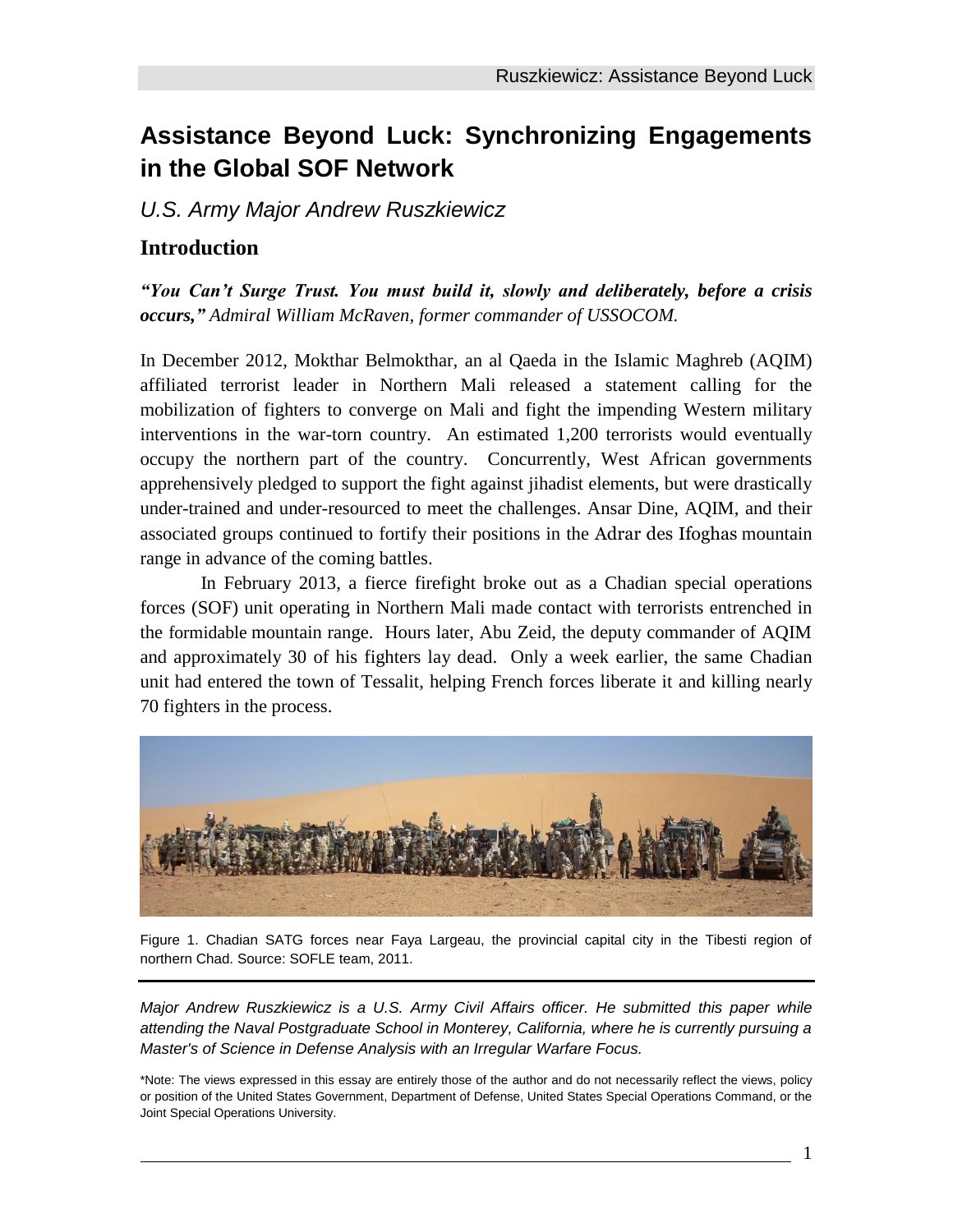Overlooking the battlefield, Brigadier General Abdraman Mery, commander of the Chadian special anti-terrorist group (SATG) surveyed the damage to his force; over 30 killed and numerous more wounded. The losses were substantial, but significantly less than should have been expected after assaulting a force that held a marked advantage in regards to terrain and time to prepare for the battle. Only weeks earlier, General Mery and his 600 special operators had embarked in their Toyota Land Cruiser trucks with little more than crew-served weapons, and traversed the greater part of some of the most inhospitable terrain in the world: the Saharan Desert. In the span of three months, this force had accomplished a feat most would not have believed possible. A year later, in May of 2014, General Mery would arrive in Tampa, Florida, for U.S. Special Operations Command's (USSOCOM) International SOF conference where he would receive an award for his actions during combat operations in Mali. How did this happen?

In order to better achieve synchronization of persistent SOF engagements capable of leveraging partner SOF in an expeditionary manner, USSOCOM must revise the special operations liaison officer (SOLO) program. This essay builds upon previous concepts, such as the Volckmann Program proposed in 2011 by then Colonel Eric P. Wendt, as well as recent recommendations made in "Special Operations Liaison Officer: Looking Back To See The Future." The concept proposed here goes beyond these previous recommendations as it argues for the creation of a regionally aligned, specially trained, SOF liaison program under USSOCOM management. This new concept essentially transforms the SOLO program into a special operations liaison team (SOLT). The SOLT concept would encompass the selection, training, and employment of midcareer special operators from each of the four services to work directly with partnernation SOF under the Office of Security Cooperation as part of the U.S. country teams. The SOLT would be comprised of mid-grade to senior SOF noncommissioned officers, warrant officers, and officers who have completed key developmental jobs in a particular region. SOLT members would be selected for their advanced regional expertise and would receive specialized training in security assistance and security cooperation programs and military advising, prior to their employment. They could be deployed individually or in small, two- to four-operator elements.

The SOLT concept addresses the gaps in long-range planning and synchronization of persistent engagements, episodic engagements, and train- and equip-funding efforts. It also provides expertise in advising interagency partners and the host nation on special operations at the national level. Equally significant, this program proposes embedding SOF personnel for approximately three years to truly develop and cultivate relationships to leverage regional expertise not currently enjoyed within USSOCOM. Indicative of this need, U.S. Army Brigadier General James B. Linder, the Special Operations Command Africa (SOCAFRICA) commander, regularly comments, "I'm not interested in what language you speak, I want to know which dialects of the language you speak."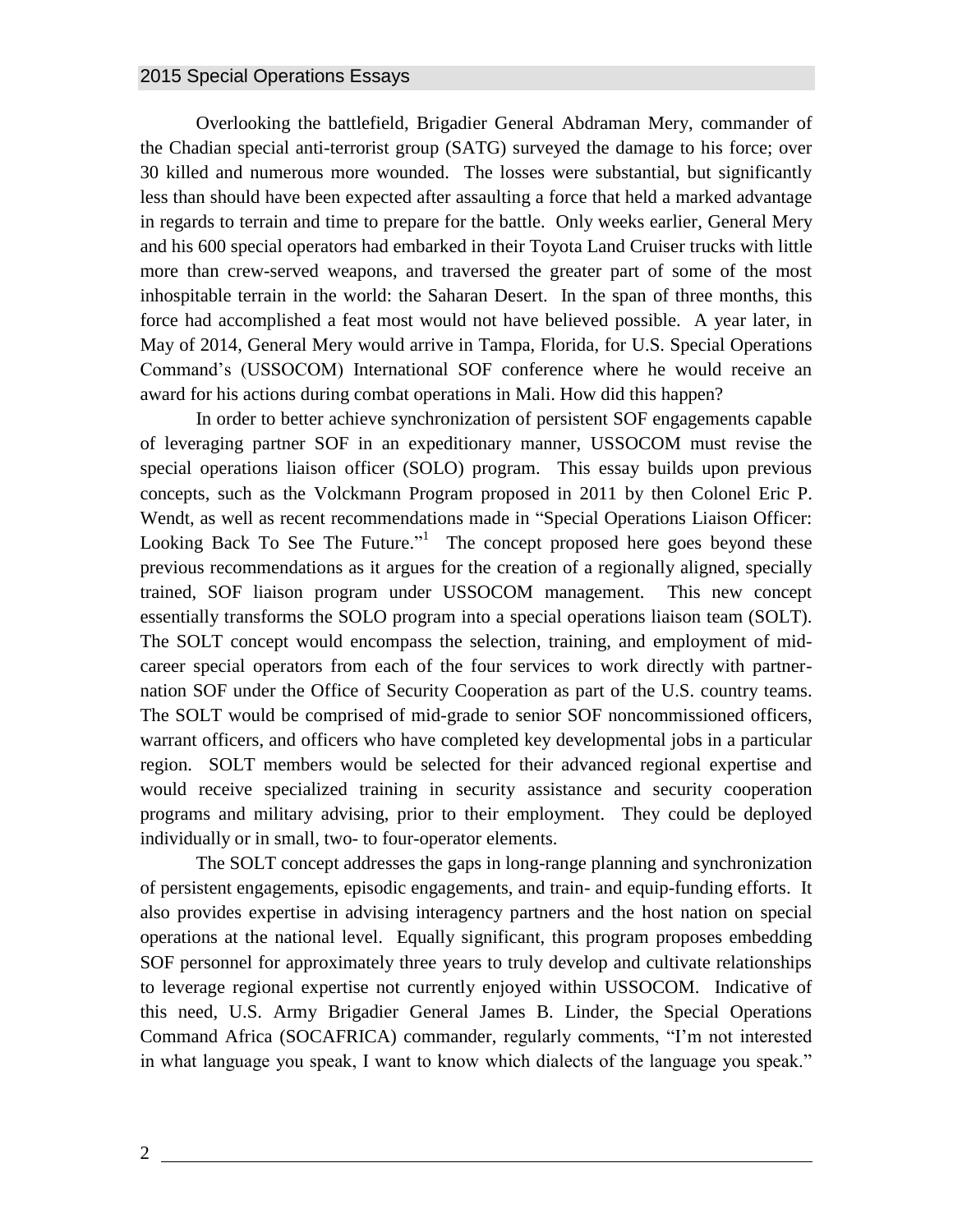This concept would help address the heart of this statement—truly improving regional expertise.

# **How We Got Lucky**

Drawing on the example of the SATG, I define luck as having the right people in the right places at the right time. Significant to the successful engagement with the SATG and their subsequent combat success against an internationally declared terrorist organization were the key relationships formed between the SATG staff, the SOF liaison element (SOFLE) and defense attaché at the U.S. embassy, and the Joint Special Operations Task Force–Trans Sahel. Luckily, key personalities in these specific locations allowed for the refinement of training and equipment requests for the SATG. This was no small task; in 2011 alone, the SOFLE drafted, refined, and submitted no less than four separate train and equip proposals totaling over \$20 million, and supported seven separate episodic engagements with the SATG and one Joint Chiefs of Staff (JCS) exercise. Remarkably, this was accomplished without receiving any training in security assistance, engagement planning, foreign internal defense, or military advising prior to being assigned as a SOFLE.



Figure 2. From left to right: Colonel Jacklyn Pinkham, acting DATT; General Carter Ham, commander USAFRICOM; Chief Master Sergeant Jack Johnson Jr., USAFRICOM SEA; Chadian Lieutenant Colonel Gassim, SATG J2; Chadian Colonel Segour, SATG DCO; Chadian Colonel Mery, SATG commander; Lieutenant Colonel Christopher Schmitt, JSOTF-TS J3; and Captain Andrew Ruszkiewicz, SOFLE, meet during a USAFRICOM visit to discuss SATG operations in 2011. Source: Sergeant First Class Mark Moore.

The activities of building partnership capacity (BPC) included significant use of 1206, 1207, and Title 22 peacekeeping operations funding mechanisms. These train and equip packages were coupled with persistent presence elements such as the SOFLE. Persistent presence with the SATG was further enhanced through episodic engagements, including joint combined exchange training (JCET) and numerous other events. Viewing the multitude of engagements that occurred over time with the SATG, it may be easy to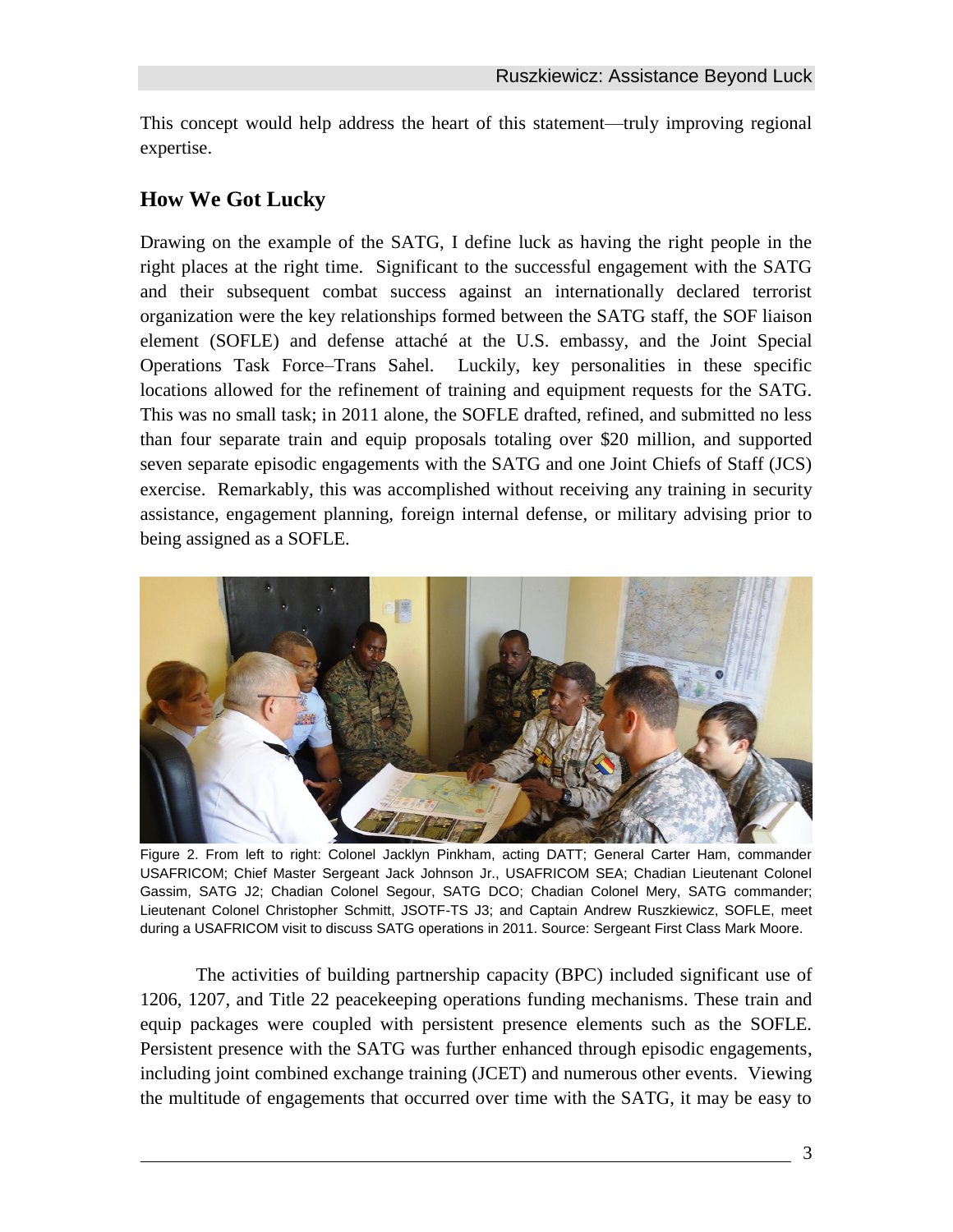conclude that a synchronized engagement plan was implemented to best leverage these Department of Defense (DOD) initiatives, but that conclusion is false. The real explanation to the successes of BPC activities in regards to the SATG was luck. I know this to be true, as I experienced the lack of synchronization of engagements first hand while serving as the commander of the SOFLE for nearly a year in 2011. The effects of these engagements still achieved a level of success that is tangible, as General Mery credited much of the success the SATG had in Mali directly to the training and equipping received from U.S. SOF.

The engagements with the SATG may seem well organized, but in reality were suboptimal and lacked coherent synchronization to meet U.S. and Chadian intent for the partnership. The SOLT concept is organized to specifically address these and other issues by synchronizing SOF engagements within a given country. Numerous programs across USSOCOM and the various theater special operations commands (TSOCs) have attempted to address these very issues. At current count, no less than five different named titles exist for managing these types of duties, none of them specifically train and organize personnel for the actual job.<sup>2</sup> Currently, these duties are performed by rotations of SOF elements or in some cases, an augmentee from one of the SOF service components.

Throughout the various persistent presence efforts, the narrow-focused and repetitive training of JCETs continued to be an issue for the SATG commander. Although grateful for any support, the SATG commander concluded that in order to improve his force, he needed to create the capacity to internally train his formations. The SOFLE lobbied U.S. SOF force providers via SOCAFRICA and explained General Mery's vision to improve his force. The result was the first internal Chadian cadre of trainers for the SATG. That cadre would soon assist the first of multiple JCETs in training company-sized elements at a time. This was something previously infeasible with the personnel packages provided during JCETs. This capability fundamentally changed the capacity of the SATG to train its force in late 2011. Unfortunately, this initiative came too late to truly bear fruit: less than 15 months later the SATG would be deployed to Mali.

Next came the daunting task of security assistance for our Chadian partners. To state that the SATG was poorly equipped and under-resourced is an understatement. The SATG's monthly operating budget was equivalent to approximately \$20,000 for a unit of more than 1,000 soldiers. Almost the entire amount was spent on the basics of food and fuel for operations. This left no room for training, spare parts, or new equipment. Cannibalization of vehicles occurred regularly to keep the SATG operational.<sup>3</sup> Over 40 percent of the SATG fleet of Toyota trucks was provided through American security assistance funding. Ironically, many of the orders for these U.S. purchased trucks had to be altered at the last minute because they did not contain the correct fuel type utilized predominantly by the Chadian military. This critical oversight by an American military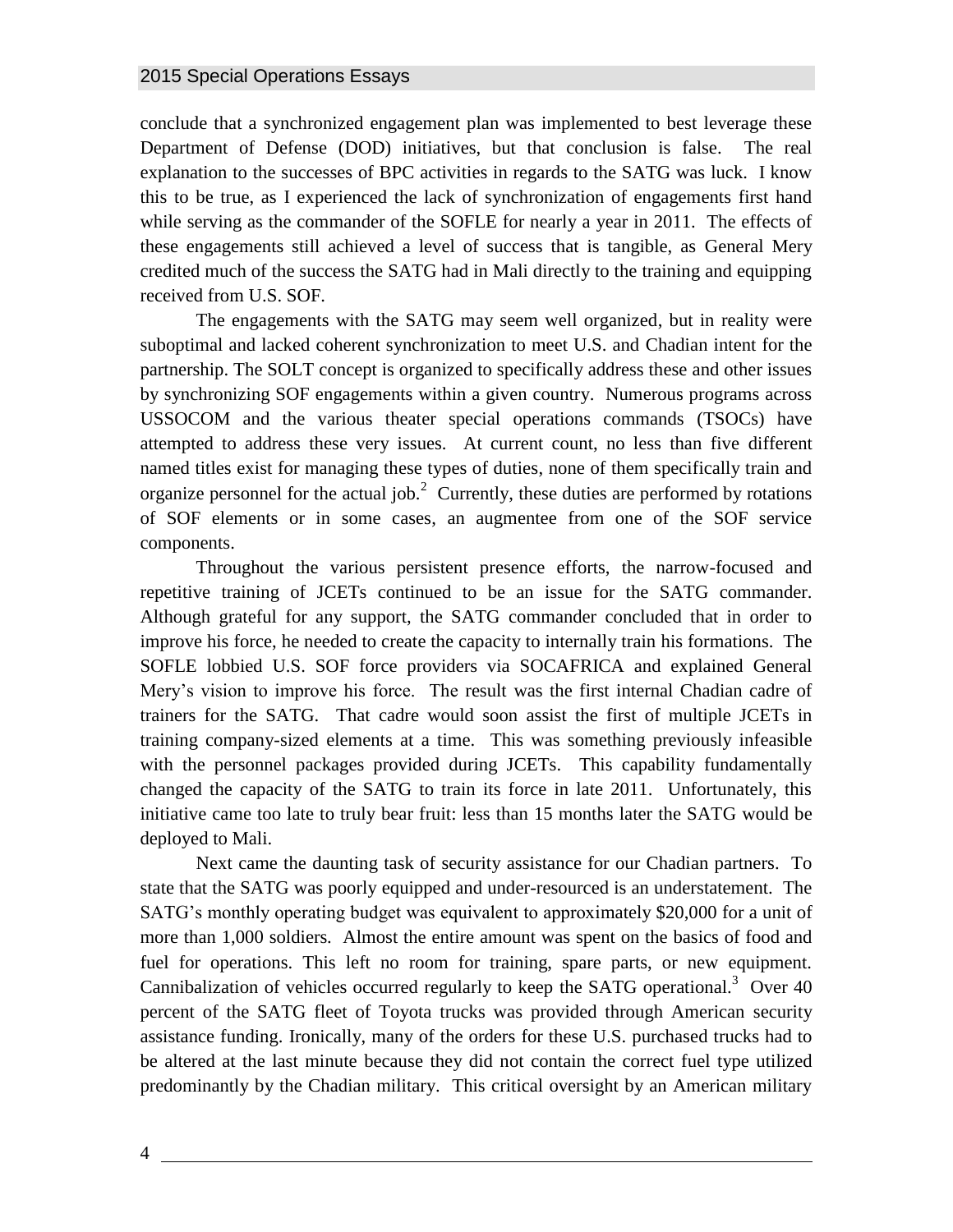planner somewhere in Germany could have had significant negative effects but was luckily caught due to the close relationship between the SOFLE and the SATG staff. Had a SOLT, with established relationships both within the partner force and with higher headquarters been present, this issue would have likely never even manifested.

What makes SOLT different is it formalizes these haphazard attempts to address identified gaps in synchronizing in-country efforts of SOF. SOLT not only addresses the gaps, but mitigates the need for ever changing in-theater SOF augmentation requests from the TSOCs. In lieu of receiving augmentation to fill valid requirements, the SOLT concept calls for a pool of regionally-aligned, specially-qualified personnel retained by USSOCOM for this specific SOF-peculiar mission. In many ways, this concept looks like the SOF version of the foreign area officer program, and as such, for the program to work will require identification of valid candidates who are mid-grade to senior noncommissioned officers, warrant officers, and officers who have also completed key developmental jobs in the same region to address this identified gap. These candidates would opt-in to specialize in this very specific career path.

#### *"Face-to-face fighting with the Islamists is over. The Chadian army does not have the skills to fight a shadowy, guerrilla-style war that is taking place in northern Mali," Idris Itno Déby, president of Chad.*

Would the presence of a SOLT in Chad from the beginning have improved the outcome of the SATG's initial combat operation in Mali? Would the SATG have been better trained to operate holistically in an irregular warfare environment? Lastly, would the SATG have been able to sustain its successes following major combat operations had they been better prepared to fight what the Chadian president described as a guerrilla war?<sup>4</sup> To answer these questions, we need only look eastward across the continent of Africa to the successes in training and employment of the Kenyan Ranger Strike Force (KRSF), under the tutelage of SOF.

## **Beyond Luck: Institutionalizing Success**

Just outside of Nairobi, Kenya, a potential model for success has quietly been ongoing since 2006. From 2006 to 2011, a U.S. investment of approximately \$40 million was spent to establish the Kenyan Ranger School.<sup>5</sup> The KRSF was soon deployed, operating against al-Shabaab in Somalia. These successes were due to the results of two critical persistent presence elements under USSOCOM. First was the calculated placement of SOF at the KRSF headquarters. This daily interaction with the Kenyan Ranger School, as well as with the KRSF commander and staff, were essential in developing the KRSF capabilities. Second was the assigning of a senior SOF officer as the SOLO in Kenya, tasked to help synchronize resources and engagements, directly furthering the KRSF capabilities in support of U.S. national interests. These two positions are at the very core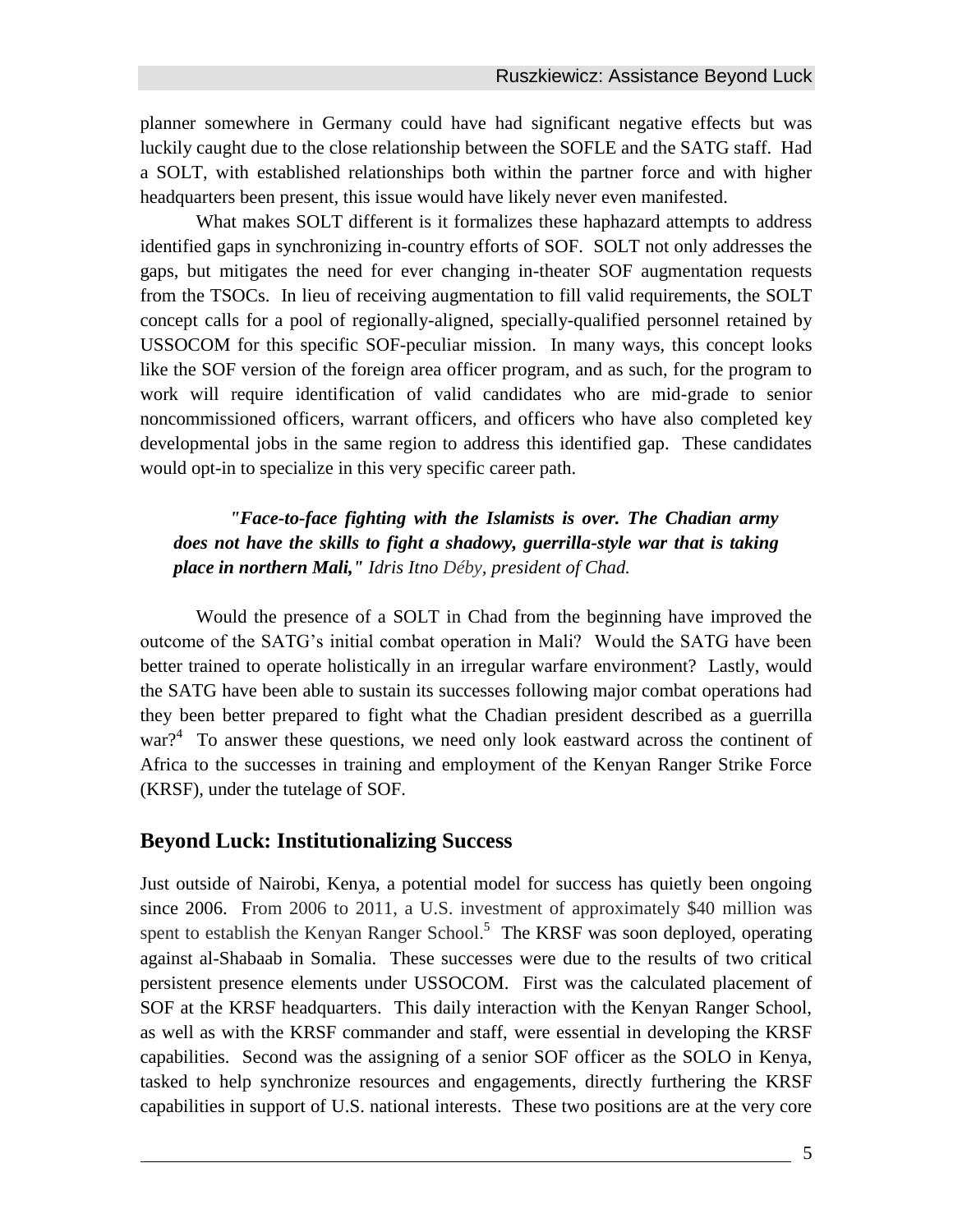of what the global SOF network (GSN) should attempt to emulate as it moves forward in implementation.

Using the KRSF as a template, and further incorporating numerous lessons from the Chadian SATG experiences, the value of persistent presence is clear. Going beyond luck, USSOCOM can leverage the SOLT to address this identified gap. The SOLT program would become a career path managed exclusively by USSOCOM, much like the SOLO program is managed currently. The main divergence between SOLT and the Volckmann Program is that Volckmann participants solely come from Army Special Forces. Under SOLT, any SOF personnel would be eligible to apply to the program.<sup>6</sup> Critical to the success of the concept is that SOLT members have longevity for assignment to U.S. embassies on three-year, permanent-change-of-station orders. SOLTs would fall under National Security Decision Directive 38 authorities and directly work for the Office of Security Cooperation and ultimately the U.S. ambassador.<sup>7</sup> Additionally, SOLTs would conduct coordination with the TSOC and ultimately USSOCOM. Figure 3 illustrates one possible command and reporting relationship in which command authorities (solid line) rest with the U.S. country team and coordination and operational synchronization (dotted line) rest with the TSOC.



Figure 3. Illustration of possible command and reporting relationships.

By design, the SOLT program directly addresses the majority of the critical capabilities areas outlined in the 2013 USSOCOM Operating Concept and would specifically address concepts such as sustaining the GSN, cultural and regional expertise, SOF information environment, invisible operator, and expanded authorities.<sup>8</sup> These areas would all be positively impacted through permanent embedding of SOF personnel, at the country team level, who are specifically selected and trained to address these capabilities. Additionally, the SOLT would oversee the preponderance of other in-country SOF operations, synchronizing engagements, and efforts to fully realize their potential and meet U.S. national security objectives. Figure 4 shows just one hypothetical path for this process of becoming a SOLT member.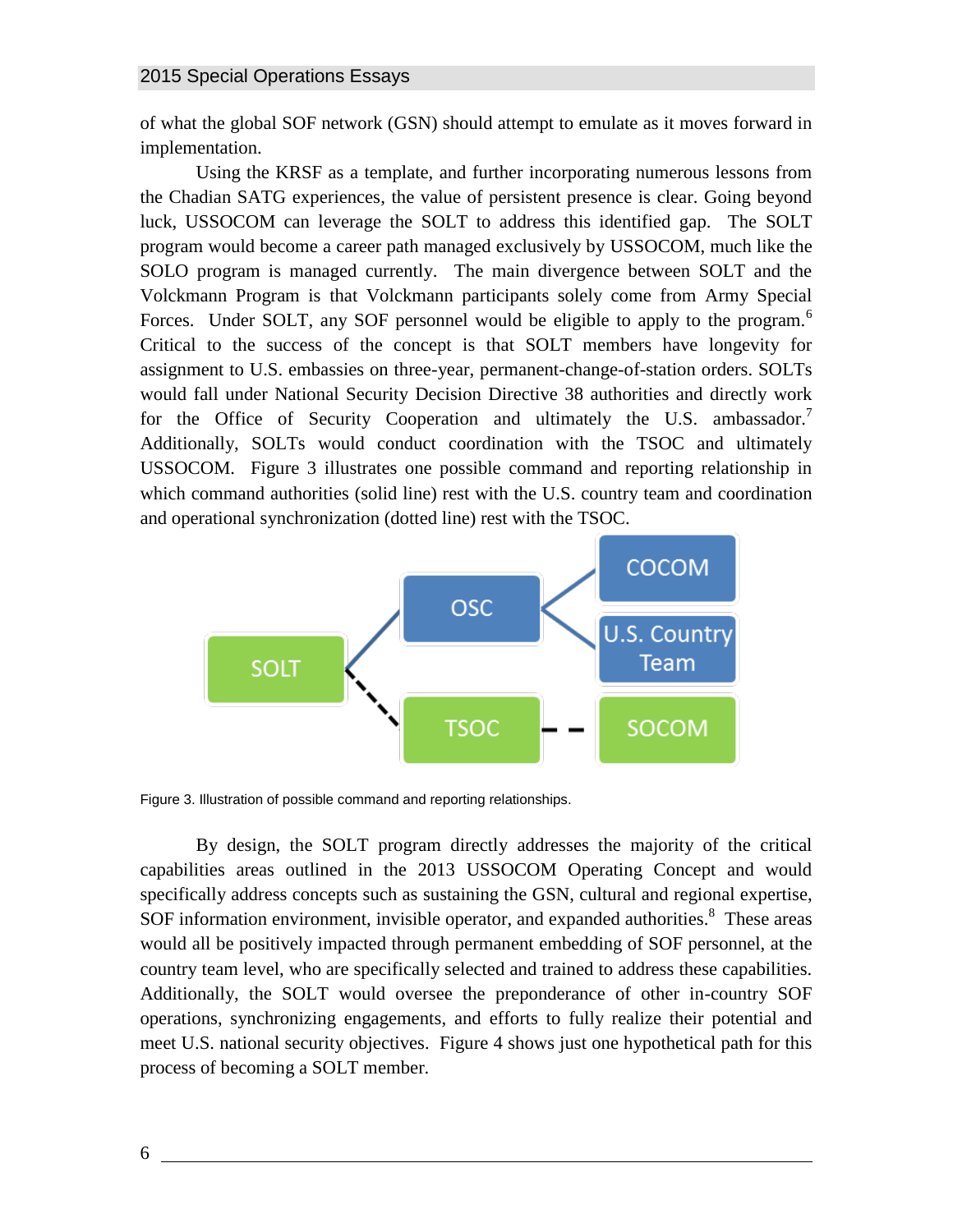

## **Shortfalls and Barriers:**

Clearly, issues will arise from the implementation of such a type of program. Funding and authorities will have to be negotiated between the services and civilian agencies. Within DOD there will be a need to stress the importance of this type of program and establish its credibility and success as a viable career path for any members to keep themselves competitive. In his Volckmann Program proposal, now Major General Wendt argued these exact points, and provided details on how to avoid making this a careerhampering move.<sup>9</sup>

Moreover, this concept could be perceived as an attempt by SOF to further militarize foreign policy. However, this is not the case at all. A SOLT program would be in the service of the country team, while providing unique SOF expertise that is the exception and not the rule in the paths of security assistance and cooperation staffs. This institutionalization is required to enhance effects through a synchronized and nested program, such as SOLT.

## **Doing More With Less:**

The axiom of doing more with less continues to be vocalized within DOD. Ironically, that is exactly the purpose of SOF and should be capitalized upon as the fiscal constraints of a shrinking DOD budget become evermore apparent in today's environment. The engagement strategy employed in either Chad or Kenya can be adapted across the world with SOF partners. It took only four persistent SOF members in Chad, augmented by quarterly JCETs and train and equip packages, to realize a tangible success: the unilateral employment of a U.S. partner force, without American advisement, against an internationally recognized terrorist organization. Over the nine years of engagement in Chad, the average cost ran between \$500 thousand for episodic engagements and \$10 million for train and equip packages. To put it in perspective, the estimated total expenditure on the SATG since 2010 has been approximately \$10 million, and the KRSF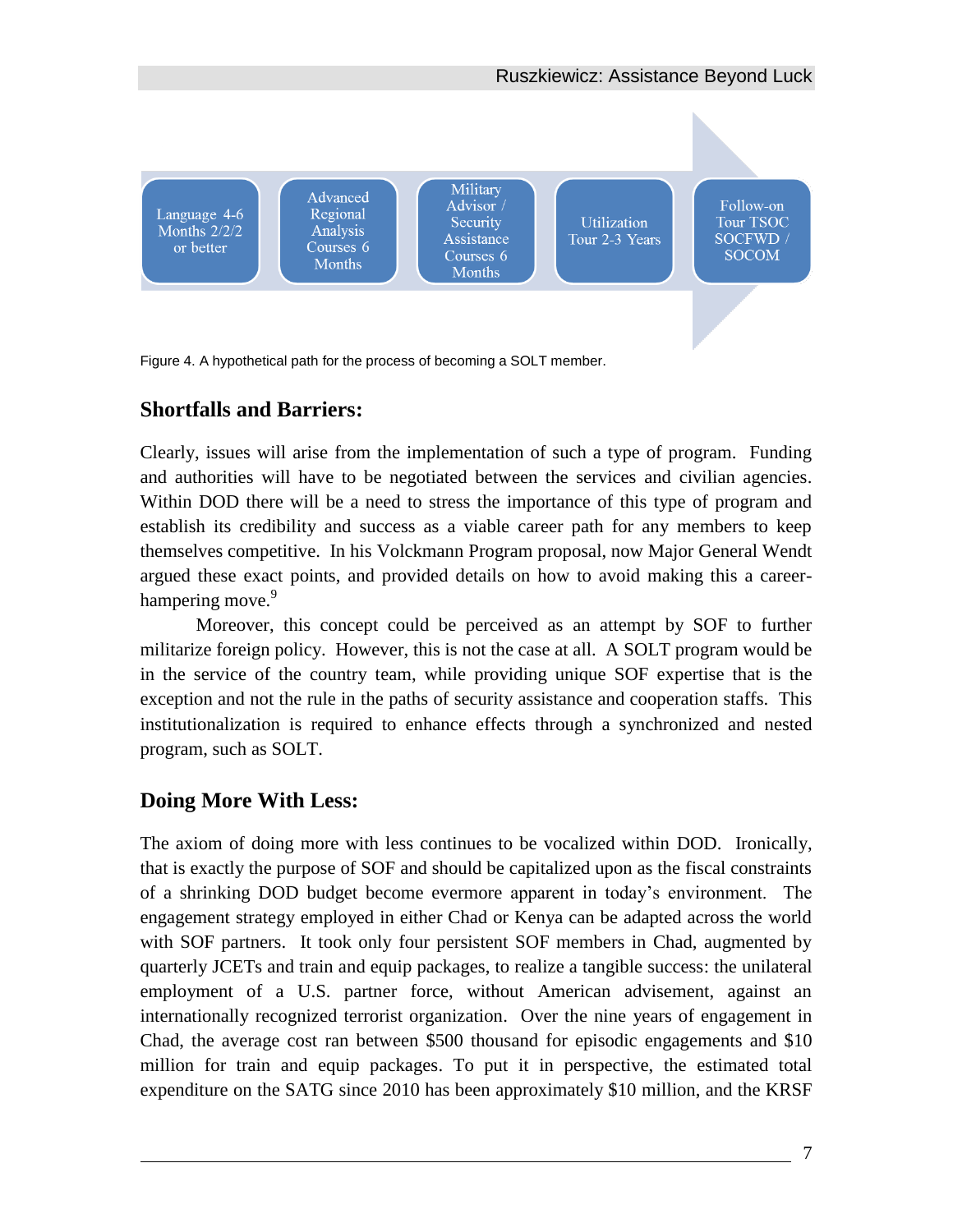has recently surpassed \$45 million; amounting to less than a single day's expenditure to support combat operations in Iraq or Afghanistan. The United States has expended more funds in a week supporting combat operations than it has in over six years in the development of two successful African Special Operations Forces.<sup>10</sup> These types of operations directly address global national security objectives in an inexpensive manner and are devised to prevent the need for entrance of U.S. forces into combat. The SOLT program would serve to further enhance the cost-effectiveness of these engagements.

## **Conclusion:**

Previous concepts have not provided a program that creates a capability as proposed in this essay. This concept seeks to select mid-grade SOF personnel and provide them advanced training in their already-assigned regional area, then assign them for a prolonged period in support of U.S. country teams and partner nations with the intent of synchronizing special operations to meet U.S. national objectives. These personnel would be selected from any of the service SOF components and utilized in their areas of regional expertise. Not without obstacles, this concept must address the aspects of career progression, funding, and expanded authorities required for such a program. If implemented, the SOLT concept would ultimately nest with the vision of the 2013 USSOCOM Operating Concept, while accommodating the fiscal constraints of today's operating environment by producing success over years using a fraction of the cost of what is expended per day for major combat operations. All the while, SOLTs would be meeting U.S. national objectives in a more discreet manner. Chad and Kenya are but two region-specific examples of what the SOLT concept could produce. The SOLT concept, if capitalized upon, would institutionalize the success highlighted in just two examples in Africa and negate the need for luck.